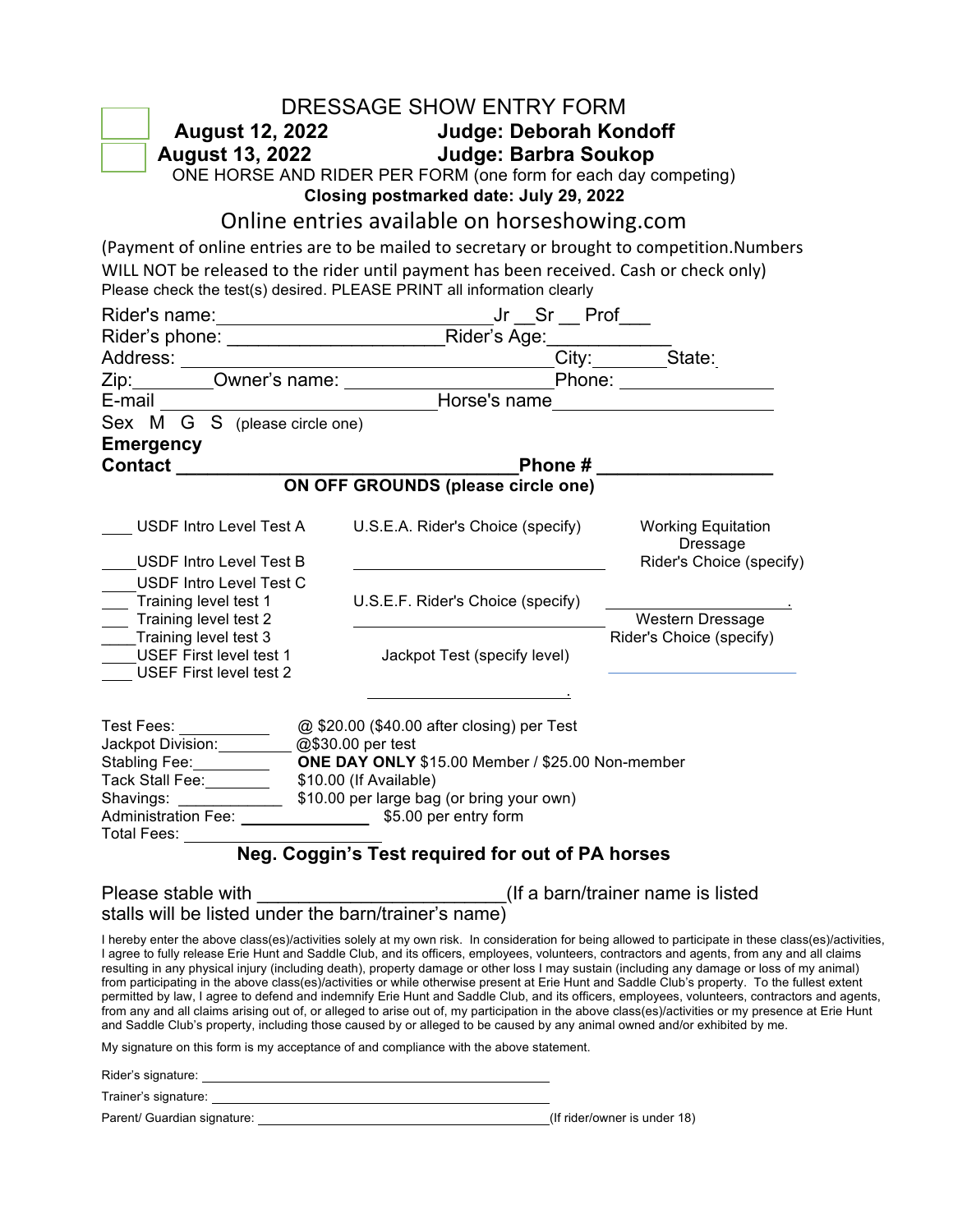Make checks payable to **EHSC** and mail with entry form (postmark by 7/29/22) to: Secretary: Carrie McCausland 8286 Thayer Road Portland NY 14769 (716) 560-5028

## **GENERAL RULES -DRESSAGE**

- 1. Trainer's signature under the release is the person responsible for the horse, not necessarily the coach or the owner.
- 2. Entries will not be accepted without full payment of fees and signatures. No refunds
- 3. After the closing date, all post entries (online or mailed) will ONLY be accepted AT THE ORGANIZER'S discretion, if scheduling permits, at twice the stated fee. No class changes will be made after schedule is complete. Times will be posted on the Facebook page
- 3 All USDF Introductory and USEA tests will be ridden in the small arena. USEF First level and up will be ridden in the standard arena. Training level will be at the **Discretion of Management**.
- 4 Jackpot class(es) will be scheduled by division at the discretion of Management. Professional riders will not be eligible for jackpot classes. The jackpot tests will be as follows: Intro B, Training level 3, First level 1, USEA Beginner Novice B, and Rider's Choice(s) will be determined based on the level/discipline entered horses compete at (this will be communicated with the riders entered).
- 5 Payback for jackpot classes is a total of 50% payback.  $1<sup>st</sup>$  place winning 25%,  $2<sup>nd</sup>$ place winning 15%, and 3rd place winning 10%. If interest warrants, multiple classes will be scheduled
- 6 Informal Attire: Breeches, boots or half chaps. ASTM-SEI helmets required. Coat and Stock optional. Braiding not required. Boots, wraps, martingales, seat savers and side reins are prohibited and will result in elimination.
- 7 Awards will be ribbons to 6th place per class (minimum of three entries per class required)
- 8 Test may be called by a reader provided by the rider.
- 9 The Show Committee reserves the right to limit entries, limit the classes per horse, to provide additional judges, to add, divide or cancel classes or make whatever changes are required by the circumstances of the competition. All classes will be divided by Junior/Senior/Professional when possible.
- 10 Neither the Erie Hunt and Saddle Club or the Show Committee will be responsible for any damage, injury or loss to persons, horses or property of exhibitors or spectators.
- 11 The most current USDF, USEA and USEF tests will be used.
- 12 It is the responsibility for the competitors to obtain a bit check prior to OR